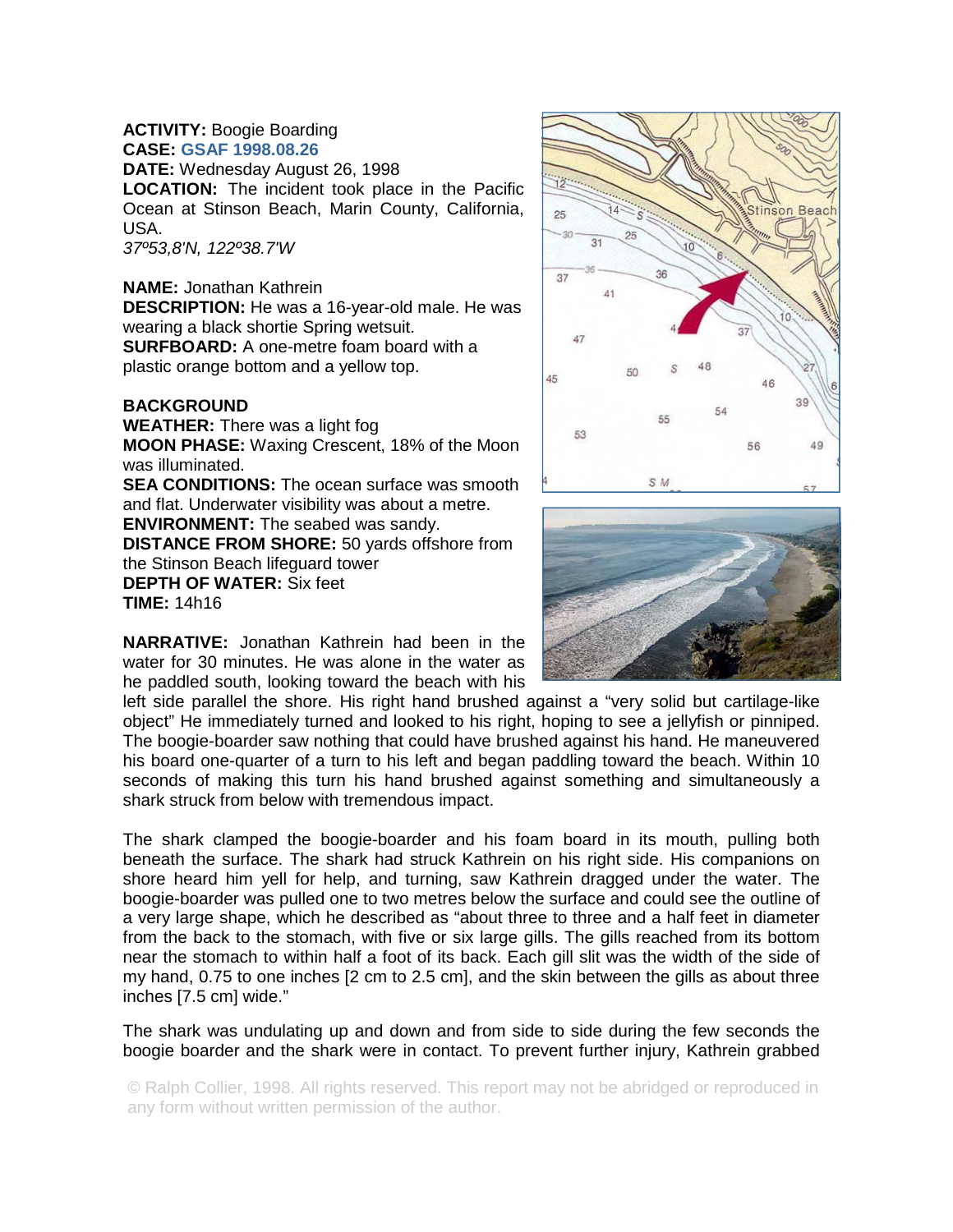the shark, which was right in front of him. The shark's girth was too large for Kathrein to put his arms around it, so he "grabbed and held on to the outer cartilage of the gills." No sooner had he grabbed the shark's gills than it released its hold on him and swam off.

Kathrein pulled himself onto his board and began paddling and kicking furiously toward shore, in hopes of avoiding any further contact with the shark. It was at this point that Kathrein knew his right leg had been injured seriously, as it would not function. Once he was in water less than a metre deep, a surfer assisted him up the beach.

**INJURY:** Kathrein sustained two crescent-shaped wounds, consisting of knife-like slices with numerous individual tooth punctures. These wounds extended across his right buttock and thigh to the knee. Several teeth penetrated to the depth of the femur, causing some minor damage to adjoining tissue.

**FIRST AID / TREATMENT:** Once on shore, Kathrein was transported to John Muir Medical Center in Walnut Creek. Following seven hours of surgery and numerous sutures, surgeons repaired and stabilized the patient. His injuries left him with a slight physical impairment, the result of muscle tissue and tendon loss.

**SPECIES:** The description of the shark by Kathrein and witnesses, and the nature of the wounds suggest the incident involved a white shark about five to six metres in length**.**

**NOTE:** In 2006, Jonathan Kathrein is used his experience in writing a children's book (see attached article from the Marin Independent Journal).

**SOURCES:** Ralph Collier (2003), pages 163-164; http://www.marinij.com/marin/ci\_4305755

**CASE INVESTIGATOR:** Ralph Collier

© Ralph Collier, 1998. All rights reserved. This report may not be abridged or reproduced in any form without written permission of the author.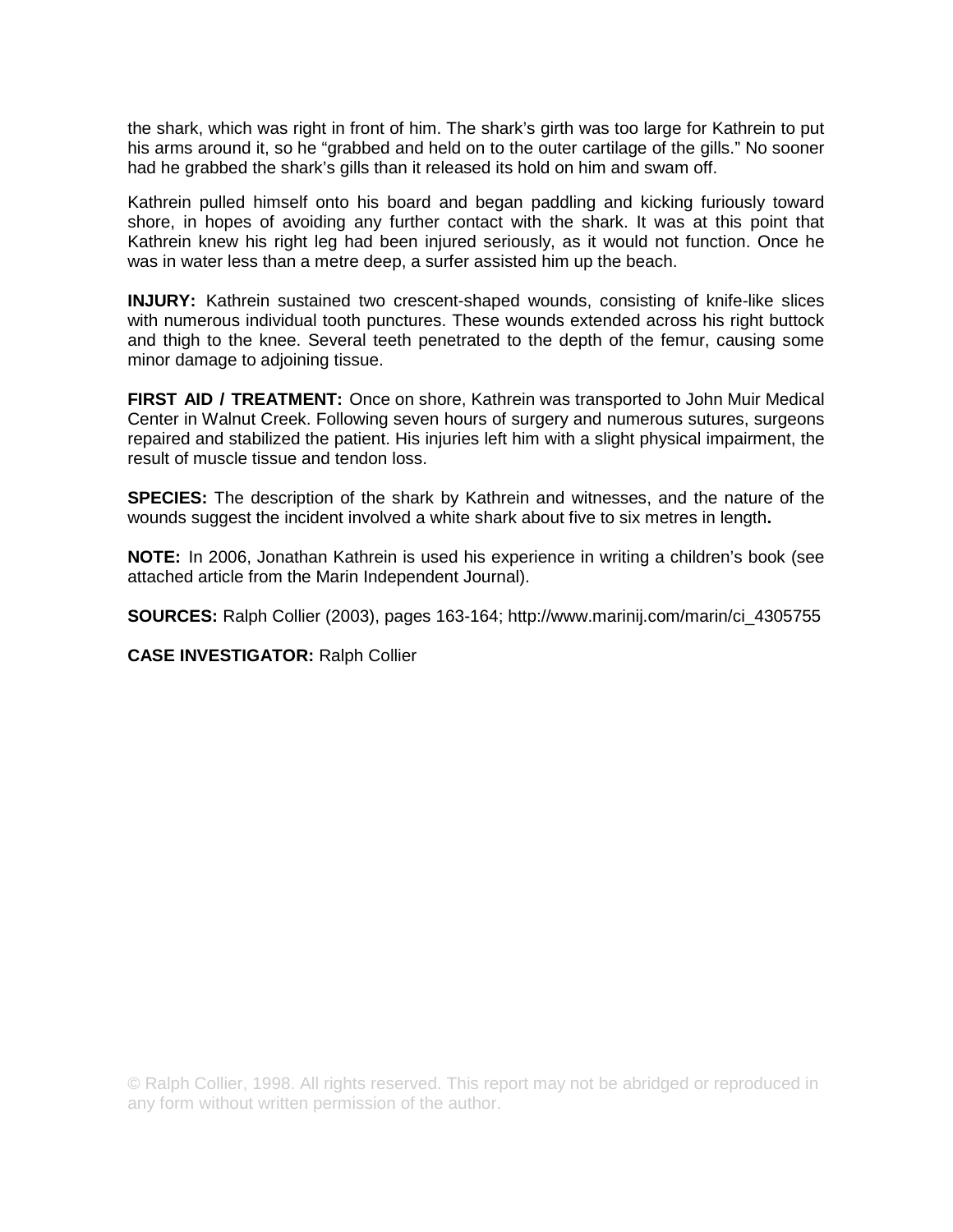

*Weather at Stinson Beach on August 26, 1998* 

© Ralph Collier, 1998. All rights reserved. This report may not be abridged or reproduced in any form without written permission of the author.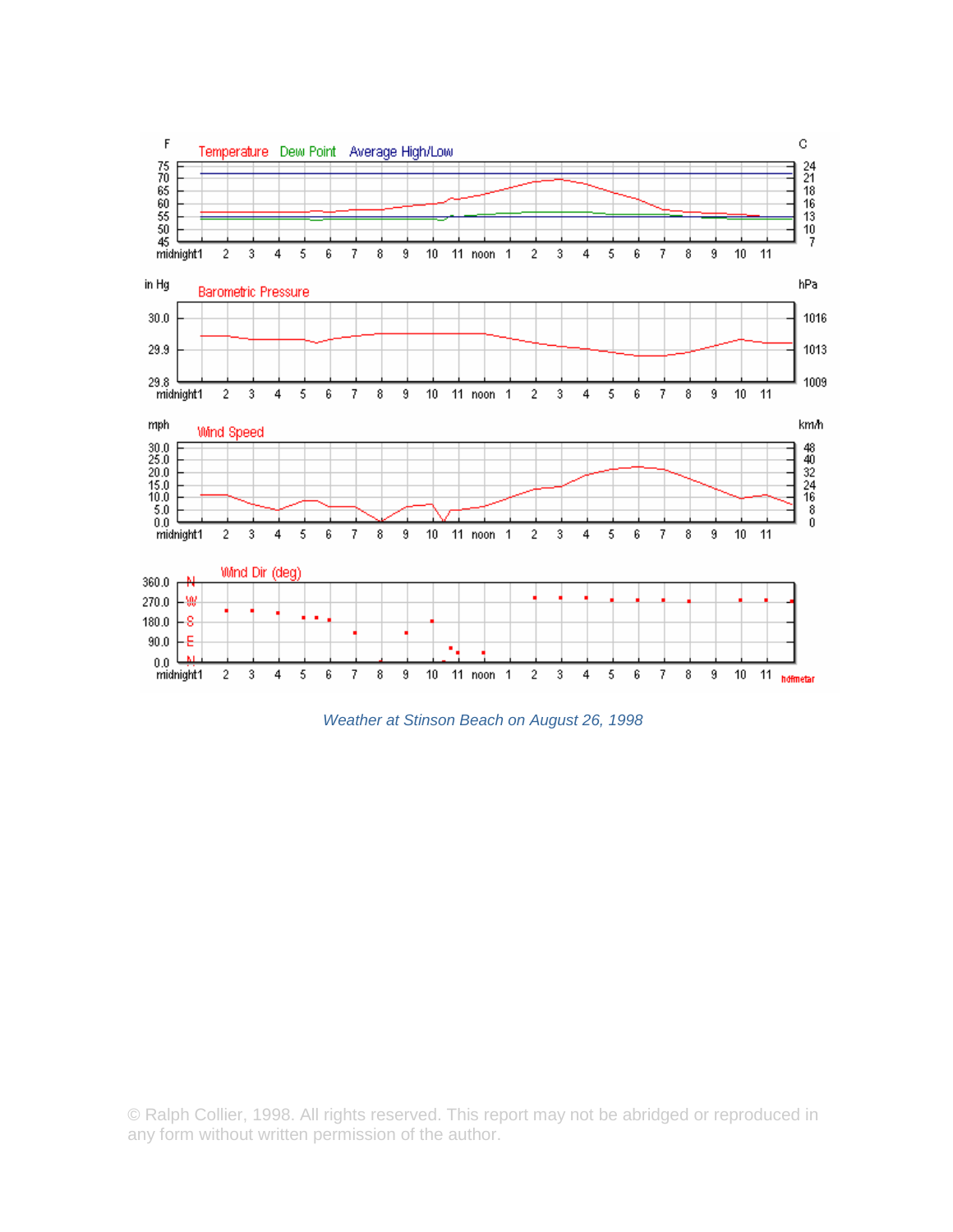# **Victim turns experience of Stinson shark attack into lesson about life**

### *By Tad Whitaker*

Kathrein, a 24-year-old Berkeley resident who grew up in Lucas Valley, will have a children's book published next week that combines his experience in the jaws of a great white shark with his job as the founder of a nonprofit organization specializing in conflict resolution for children. The text, along with a San Rafael friend's illustrations, will be part of his lectures about how to treat people and the environment better. "The book looks at how our actions affect others," he said.

Kathrein's family moved from Illinois to Marin County when he was 6 years old. He attended Dixie Elementary School and Miller Creek Middle School before heading to high school at St. Ignatius College Preparatory in San Francisco. Kathrein said he enjoyed boogie-boarding at Stinson Beach on family trips and, after getting his driver's license, headed out with friends whenever possible. "I started boogie-boarding almost every week," he said.

On Aug. 26, 1998, Kathrein and a buddy headed for Stinson even though his friend didn't have a wet suit. They both got in the water, but his friend went back to the beach after half an hour because of the cold water. Kathrein said he was in about six feet of water, roughly 50 yards offshore from the Stinson Beach lifeguard tower, when he started swimming south against the current. While looking toward the beach, his right hand bonked into something that wasn't quite solid and wasn't soft either, but was definitely rough. Kathrein turned his head for a look but didn't see anything. He continued swimming, but got nervous as his mind eliminated jellyfish and other possibilities based on what he felt. "I turned to head into shore and kind of started to panic when I had a sixth sense something was in the water with me," he said.

Although lifeguards claim Kathrein started screaming seconds before the attack, he doesn't remember doing it. All he recalls is being slammed by a 12-foot shark from below his right side. "I never imagined it would hit so hard," he said. "It was like getting hit by a boat."

The shark pushed Kathrein out of the water, clamped down on his right leg between the knee and hip, pulled him below the surface and began to swim away. Kathrein thought he was being eaten alive. "I didn't know what it was going to do," he said. "I was worried it was going to pull my leg off." As the shark swam with him dangling from its mouth, Kathrein opened his eyes but couldn't see much. He tried to wrap his arms around the shark, but its girth was too big. Then, Kathrein saw the shark's gills and grabbed on. "The shark let go when I grabbed its gills," he said.

Kathrein immediately swam as hard as he could using his arms and left leg. The swim to the beach was more terrifying than the bite because he knew a shark was in the water and what it could do. "Now I knew how bad it was," he said. Kathrein made it into kneedeep water and people helped him to the sand. Lifeguards had called a helicopter by then. He said his quadriceps was bitten clean in half and required an immediate sevenhour surgery at John Muir Medical Center in Walnut Creek.